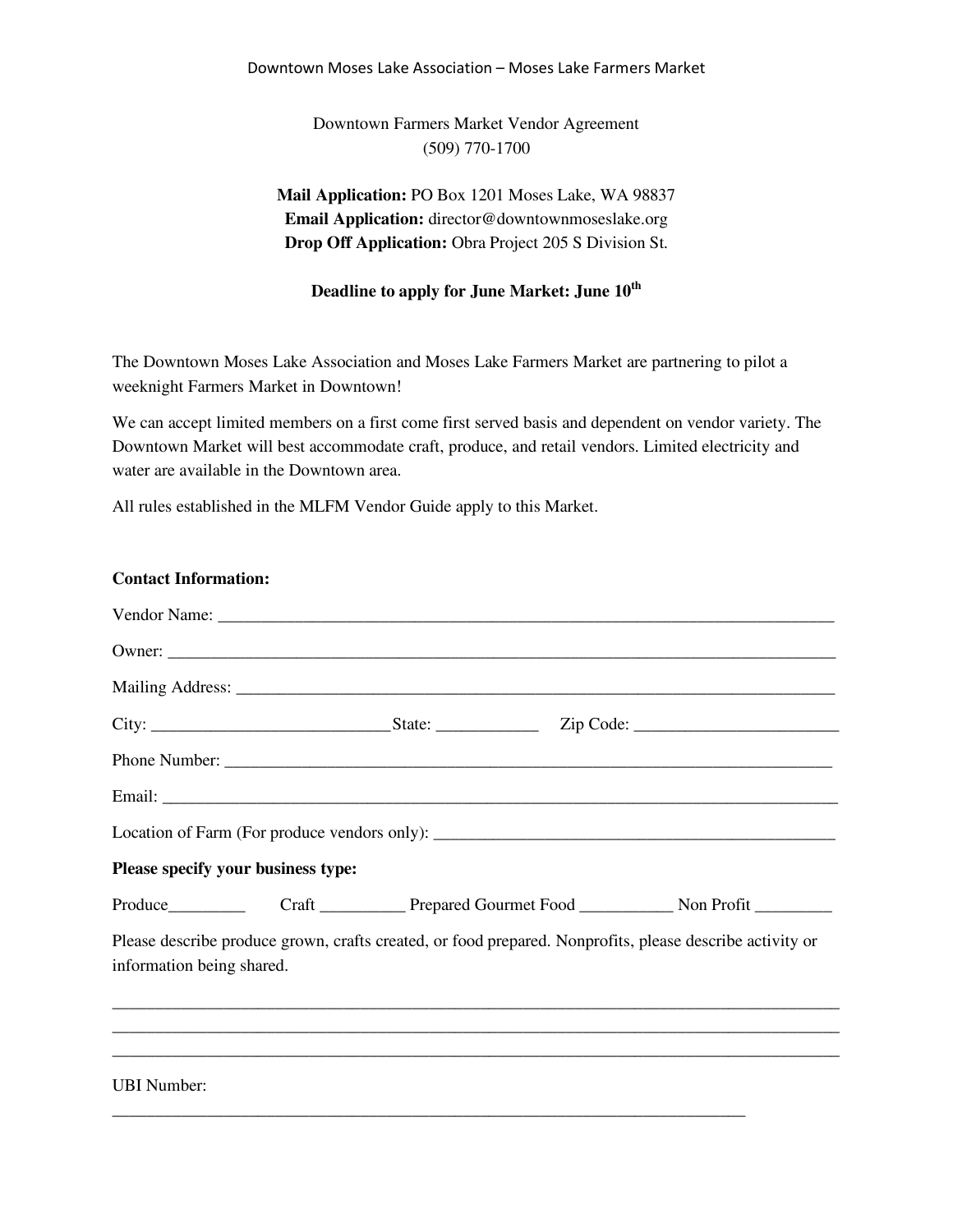## **Accommodations:**

Please specify if you need:  $110 \text{amp}$  220amp 50amp Water

# **Parking and Trailer Space:**

Vendors will load and unload in the closed off streets directly in front of your designated stall. The Sinkiuse Square parking lot will be reserved for vendors to park once unloading is complete.

There is no trailer space provided for this Market.

# **Permits and Documents Needed:**

Prepared/Gourmet Food Vendors: MUST have current insurance, health permits and kitchen certificate submitted with their application.

UBI Number (All Vendors):

# **Vendor Fees:**

All vendors must be a member of the Moses Lake Farmers Market. \$50 annual fee must be paid to the Market.

Stall Fee: \$25 for each Downtown Market attended.

*\*Fees will be collected the day of. Payment can be made via cash, card or check.* 

*\*No refunds will be given.* 

### **Hold Harmless Agreement:**

The undersigned here by accepts and assumes any and all risks, claims, actions and damages, direct or indirect, which the undersigned may incur as the result of participation in any event or activity, which is sanctioned by the Downtown Moses Lake Association I expressly agree that I will hold Downtown Moses Lake Association, the event director, the City of Moses Lake and all of their respective officers, employees, agents, representatives, successors, or assigns harmless, and otherwise indemnify the same, from and against any such risk, claim, action, or damage arising from my participation in any such event. It is my expressed intention that this disclaimer and hold harmless agreement is binding upon, my agents, representatives, heirs and assigns.

Vendor Signature: \_\_\_\_\_\_\_\_\_\_\_\_\_\_\_\_\_\_\_\_\_\_\_\_\_\_\_\_\_\_\_\_\_\_\_\_\_\_\_\_\_\_\_\_\_\_\_\_\_\_\_\_\_\_\_Date: \_\_\_\_\_\_\_\_\_\_

### **Date(s) you would like to attend:**

Thursday, June  $16^{th}$  4:00pm – 8:00pm